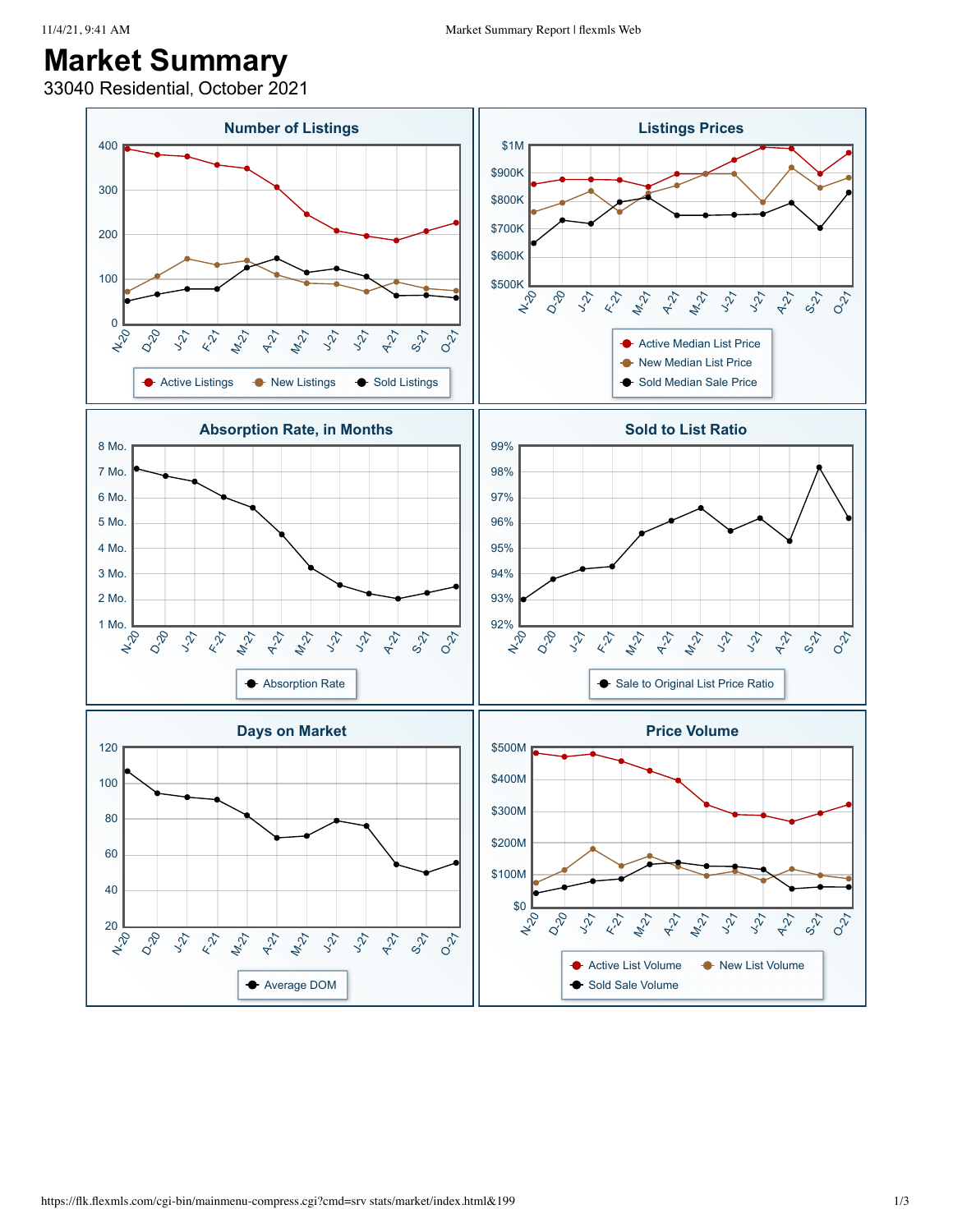11/4/21, 9:41 AM

| <b>Summary Statistics</b> |               |               |          |                 |                 |          |
|---------------------------|---------------|---------------|----------|-----------------|-----------------|----------|
|                           | <b>Oct-21</b> | <b>Oct-20</b> | $%$ Chq  | <b>2021 YTD</b> | <b>2020 YTD</b> | $%$ Chg  |
| Absorption Rate           | 2.51          | 7.66          | $-67.23$ | 3.77            | 8.56            | $-55.96$ |
| Average List Price        | \$1.420.484   | \$1.217.159   | 16.70    | \$1.181.750     | \$1,086,067     | 8.81     |
| Median List Price         | \$974.950     | \$869,000     | 12.19    | \$849.450       | \$799.000       | 6.31     |
| Average Sale Price        | \$1.070.741   | \$781.244     | 37.06    | \$1,038,166     | \$818,328       | 26.86    |
| Median Sale Price         | \$832,000     | \$641.500     | 29.70    | \$765.000       | \$650,000       | 17.69    |
| Average DOM               | 55            | 102           | $-46.08$ | 73              | 104             | $-29.81$ |
| Median DOM                | 22            | 67            | -67.16   | 37              | 73              | $-49.32$ |

| <b>Sold Listings</b> |                                          |                |          |      |                |                   | <b>Pending Listings</b> |                |                |          |                     |                |          |
|----------------------|------------------------------------------|----------------|----------|------|----------------|-------------------|-------------------------|----------------|----------------|----------|---------------------|----------------|----------|
|                      | <b>This Month</b><br><b>Year to Date</b> |                |          |      |                | <b>This Month</b> |                         |                |                |          | <b>Year to Date</b> |                |          |
|                      | 2021                                     | 2020           | % Chg    | 2021 | 2020           | % Chg             |                         | 2021           | 2020           | % Chg    | 2021                | 2020           | % Chg    |
| 0-99,999             | 1                                        | 0              | N/A      | 1    | 1              | 0.0               | 0-99,999                | 1              | 0              | N/A      | 1                   | 0              | N/A      |
| 100,000-149,999      | 1                                        | 0              | N/A      | 1    | 4              | $-75.0$           | 100,000-149,999         | 1              | $\mathbf 0$    | N/A      | 1                   | $\mathbf{1}$   | 0.0      |
| 150,000-199,999      | 1                                        | 0              | N/A      | 4    | 8              | $-50.0$           | 150,000-199,999         | 1              | 1              | 0.0      | 3                   | 10             | $-70.0$  |
| 200,000-249,999      | 1                                        | $\overline{2}$ | $-50.0$  | 21   | 13             | 61.5              | 200,000-249,999         | 0              | 0              | 0.0      | 12                  | 11             | 9.1      |
| 250,000-299,999      | 0                                        | $\mathbf{1}$   | $-100.0$ | 22   | 15             | 46.7              | 250,000-299,999         | 0              | $\overline{2}$ | $-100.0$ | 27                  | 16             | 68.8     |
| 300,000-349,999      | 0                                        | 0              | 0.0      | 16   | 11             | 45.5              | 300,000-349,999         | 1              | 0              | N/A      | 14                  | $\overline{7}$ | 100.0    |
| 350,000-399,999      | 3                                        | 5              | $-40.0$  | 37   | 34             | 8.8               | 350,000-399,999         | 0              | $\mathbf{1}$   | $-100.0$ | 36                  | 25             | 44.0     |
| 400,000-449,999      | 4                                        | 3              | 33.3     | 53   | 36             | 47.2              | 400,000-449,999         | 3              | $\overline{2}$ | 50.0     | 46                  | 41             | 12.2     |
| 450,000-499,999      | 1                                        | 6              | $-83.3$  | 44   | 39             | 12.8              | 450,000-499,999         | 3              | 5              | $-40.0$  | 57                  | 36             | 58.3     |
| 500,000-549,999      | $\overline{2}$                           | $\overline{7}$ | $-71.4$  | 48   | 45             | 6.7               | 500,000-549,999         | 0              | 5              | $-100.0$ | 40                  | 42             | $-4.8$   |
| 550,000-599,999      | 1                                        | 6              | $-83.3$  | 47   | 38             | 23.7              | 550,000-599,999         | 2              | $\overline{7}$ | $-71.4$  | 43                  | 45             | $-4.4$   |
| 600,000-649,999      | 3                                        | 6              | $-50.0$  | 52   | 33             | 57.6              | 600,000-649,999         | 0              | 3              | $-100.0$ | 37                  | 26             | 42.3     |
| 650,000-699,999      | 3                                        | $\overline{7}$ | $-57.1$  | 62   | 42             | 47.6              | 650,000-699,999         | 1              | 6              | $-83.3$  | 65                  | 50             | 30.0     |
| 700,000-749,999      | 3                                        | 3              | 0.0      | 52   | 30             | 73.3              | 700,000-749,999         | 2              | $\overline{2}$ | 0.0      | 44                  | 22             | 100.0    |
| 750,000-799,999      | 4                                        | $\overline{2}$ | 100.0    | 49   | 14             | 250.0             | 750,000-799,999         | 1              | $\overline{2}$ | $-50.0$  | 39                  | 28             | 39.3     |
| 800,000-849,999      | 2                                        | $\overline{2}$ | 0.0      | 43   | 25             | 72.0              | 800,000-849,999         | 1              | $\overline{2}$ | $-50.0$  | 30                  | 18             | 66.7     |
| 850,000-899,999      | 1                                        | $\mathbf{0}$   | N/A      | 37   | 23             | 60.9              | 850,000-899,999         | $\overline{2}$ | $\overline{c}$ | 0.0      | 47                  | 32             | 46.9     |
| 900,000-949,999      | 1                                        | 1              | 0.0      | 27   | 16             | 68.8              | 900,000-949,999         | 1              | $\mathbf{1}$   | 0.0      | 29                  | 5              | 480.0    |
| 950,000-999,999      | 3                                        | $\overline{2}$ | 50.0     | 32   | 11             | 190.9             | 950,000-999,999         | 0              | 6              | $-100.0$ | 32                  | 28             | 14.3     |
| 1,000,000-1,099,999  | 3                                        | $\overline{2}$ | 50.0     | 20   | 19             | 5.3               | 1,000,000-1,099,999     | 0              | $\mathbf{1}$   | $-100.0$ | 13                  | 11             | 18.2     |
| 1,100,000-1,199,999  | 3                                        | 3              | 0.0      | 27   | 15             | 80.0              | 1,100,000-1,199,999     | 1              | $\mathbf{1}$   | 0.0      | 27                  | 20             | 35.0     |
| 1,200,000-1,299,999  | 4                                        | 3              | 33.3     | 37   | 19             | 94.7              | 1,200,000-1,299,999     | 0              | 4              | $-100.0$ | 39                  | 19             | 105.3    |
| 1,300,000-1,399,999  | 1                                        | 0              | N/A      | 26   | 9              | 188.9             | 1,300,000-1,399,999     | 0              | $\mathbf{1}$   | $-100.0$ | 21                  | 11             | 90.9     |
| 1,400,000-1,499,999  | 1                                        | $\overline{2}$ | $-50.0$  | 26   | 10             | 160.0             | 1,400,000-1,499,999     | 0              | 3              | $-100.0$ | 24                  | 11             | 118.2    |
| 1,500,000-1,599,999  | $\overline{2}$                           | $\mathbf 0$    | N/A      | 9    | 6              | 50.0              | 1,500,000-1,599,999     | 1              | $\mathbf{1}$   | 0.0      | 9                   | 11             | $-18.2$  |
| 1,600,000-1,699,999  | 0                                        | 1              | $-100.0$ | 15   | 6              | 150.0             | 1,600,000-1,699,999     | 0              | $\Omega$       | 0.0      | 12                  | 3              | 300.0    |
| 1,700,000-1,799,999  | 1                                        | 0              | N/A      | 14   | $\overline{7}$ | 100.0             | 1,700,000-1,799,999     | 2              | $\mathbf{1}$   | 100.0    | 13                  | 5              | 160.0    |
| 1,800,000-1,899,999  | 0                                        | 0              | 0.0      | 16   | 3              | 433.3             | 1,800,000-1,899,999     | 0              | 0              | 0.0      | 12                  | 8              | 50.0     |
| 1,900,000-1,999,999  | 0                                        | 0              | 0.0      | 5    | 4              | 25.0              | 1,900,000-1,999,999     | 0              | $\mathbf{1}$   | $-100.0$ | 16                  | $\overline{7}$ | 128.6    |
| 2,000,000-2,249,999  | $\overline{2}$                           | $\overline{2}$ | 0.0      | 34   | 8              | 325.0             | 2,000,000-2,249,999     | 0              | $\mathbf{0}$   | 0.0      | 16                  | 1              | 1500.0   |
| 2,250,000-2,499,999  | 1                                        | 2              | $-50.0$  | 21   | $\overline{7}$ | 200.0             | 2,250,000-2,499,999     | 0              | $\mathbf{1}$   | $-100.0$ | 26                  | 11             | 136.4    |
| 2,500,000-2,749,999  | 0                                        | $\mathbf{0}$   | 0.0      | 16   | 3              | 433.3             | 2,500,000-2,749,999     | 0              | 0              | 0.0      | 17                  | $\overline{4}$ | 325.0    |
| 2,750,000-2,999,999  | $\overline{2}$                           | 0              | N/A      | 12   | 1              | 1100.0            | 2,750,000-2,999,999     | 3              | 1              | 200.0    | 14                  | $\overline{7}$ | 100.0    |
| 3,000,000-3,249,999  | $\overline{2}$                           | 0              | N/A      | 11   | 2              | 450.0             | 3,000,000-3,249,999     | 0              | $\mathbf 0$    | 0.0      | 5                   | 0              | N/A      |
| 3,250,000-3,499,999  | 1                                        | $\mathbf{0}$   | N/A      | 6    | $\overline{2}$ | 200.0             | 3,250,000-3,499,999     | 0              | 0              | 0.0      | 6                   | 4              | 50.0     |
| 3,500,000-3,749,999  | 0                                        | 0              | 0.0      | 3    | 0              | N/A               | 3,500,000-3,749,999     | 0              | $\mathbf{1}$   | $-100.0$ | 4                   | 1              | 300.0    |
| 3,750,000-3,999,999  | 0                                        | 0              | 0.0      | 5    | 0              | N/A               | 3,750,000-3,999,999     | 0              | 0              | 0.0      | 8                   | 0              | N/A      |
| 4,000,000-4,249,999  | 0                                        | 0              | 0.0      | 0    | 1              | $-100.0$          | 4,000,000-4,249,999     | 0              | 0              | 0.0      | 0                   | 0              | 0.0      |
| 4,250,000-4,499,999  | 0                                        | $\mathbf{0}$   | 0.0      | 1    | 0              | N/A               | 4,250,000-4,499,999     | 0              | $\mathbf{0}$   | 0.0      | 0                   | 1              | $-100.0$ |
| 4,500,000-4,749,999  | 0                                        | 0              | 0.0      | 1    | $\mathbf{1}$   | 0.0               | 4,500,000-4,749,999     | 0              | $\mathbf 0$    | 0.0      | 0                   | $\mathbf 0$    | 0.0      |
| 4,750,000-4,999,999  | 0                                        | 0              | 0.0      | 2    | 0              | N/A               | 4,750,000-4,999,999     | 0              | $\Omega$       | 0.0      | 3                   | $\mathbf 0$    | N/A      |
| 5,000,000+           | 0                                        | 0              | 0.0      | 4    | 2              | 100.0             | 5,000,000+              | 0              | 0              | 0.0      | 3                   | 3              | 0.0      |
| Totals               | 58                                       | 68             | $-14.7$  | 959  | 563            | 70.3              | Totals                  | 27             | 63             | $-57.1$  | 891                 | 581            | 53.4     |